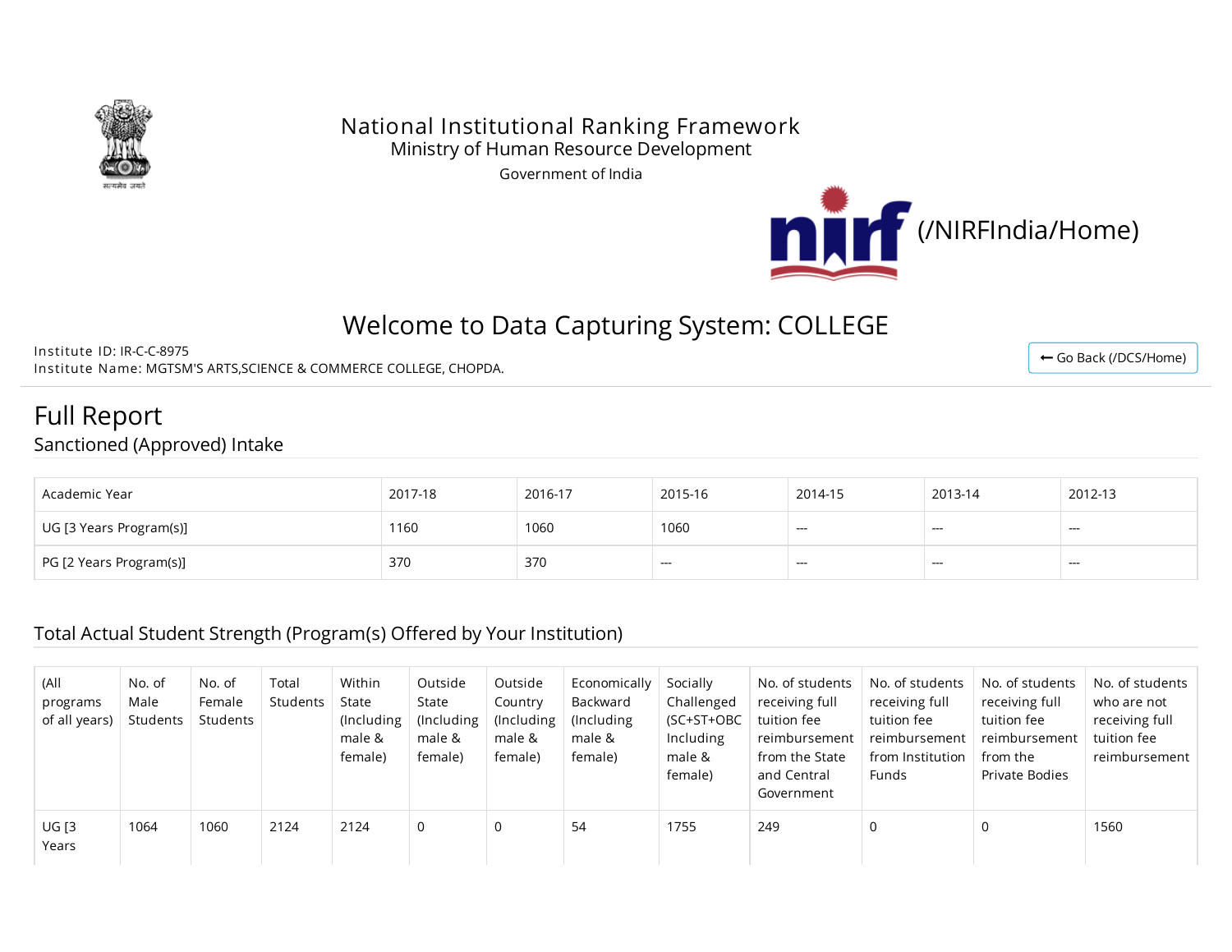| Program(s)]                      |     |     |     |  |    |    |  |              |
|----------------------------------|-----|-----|-----|--|----|----|--|--------------|
| PG [2 Years   164<br>Program(s)] | 231 | 395 | 395 |  | 4, | 10 |  | $\sim$<br>رے |

### Placement & Higher Studies

|                            |                                                                                                           | UG [3 Years Program(s)]: Placement & higher studies for previous 3 years |                  |                                                          |                              |                                                                |                                                   |
|----------------------------|-----------------------------------------------------------------------------------------------------------|--------------------------------------------------------------------------|------------------|----------------------------------------------------------|------------------------------|----------------------------------------------------------------|---------------------------------------------------|
| Academic<br>Year           | No. of first year<br>No. of first year students<br>students intake in the<br>admitted in the year<br>year |                                                                          | Academic<br>Year | No. of students graduating in<br>minimum stipulated time | No. of<br>students<br>placed | Median salary of placed<br>graduates (Amount in Rs.)           | No. of students<br>selected for Higher<br>Studies |
| $(2013-14)$                | 1060                                                                                                      | 935                                                                      | $(2015-16)$      | 429                                                      | 0                            | 0 (Zero)                                                       | 0                                                 |
| $(2014-15)$                | 1060                                                                                                      | 1026                                                                     | $(2016-17)$      | 376                                                      | 0                            | 0 (Zero)                                                       | 0                                                 |
| $(2015-16)$                | 1060                                                                                                      | 869                                                                      | $(2017-18)$      | 384                                                      | 4                            | 203592 (Two Lac Three Thousand<br>Five Hundred Ninety Two onl) | 0                                                 |
|                            |                                                                                                           | PG [2 Years Program(s)]: Placement & higher studies for previous 3 years |                  |                                                          |                              |                                                                |                                                   |
| Academic<br>Year           | No. of first year<br>students intake in the<br>year                                                       | No. of first year students<br>admitted in the year                       | Academic<br>Year | No. of students graduating in<br>minimum stipulated time | No. of<br>students<br>placed | Median salary of placed<br>graduates (Amount in Rs.)           | No. of students<br>selected for Higher<br>Studies |
|                            | 370                                                                                                       | 290                                                                      | $(2015-16)$      | 120                                                      | 0                            | 0 (Zero)                                                       | 0                                                 |
|                            |                                                                                                           |                                                                          |                  |                                                          |                              |                                                                |                                                   |
| $(2014-15)$<br>$(2015-16)$ | 370                                                                                                       | 253                                                                      | $(2016-17)$      | 131                                                      | 0                            | 0 (Zero)                                                       | $\Omega$                                          |

### Financial Resources: Utilised Amount for the Capital & Operational expenditure for previous 3 years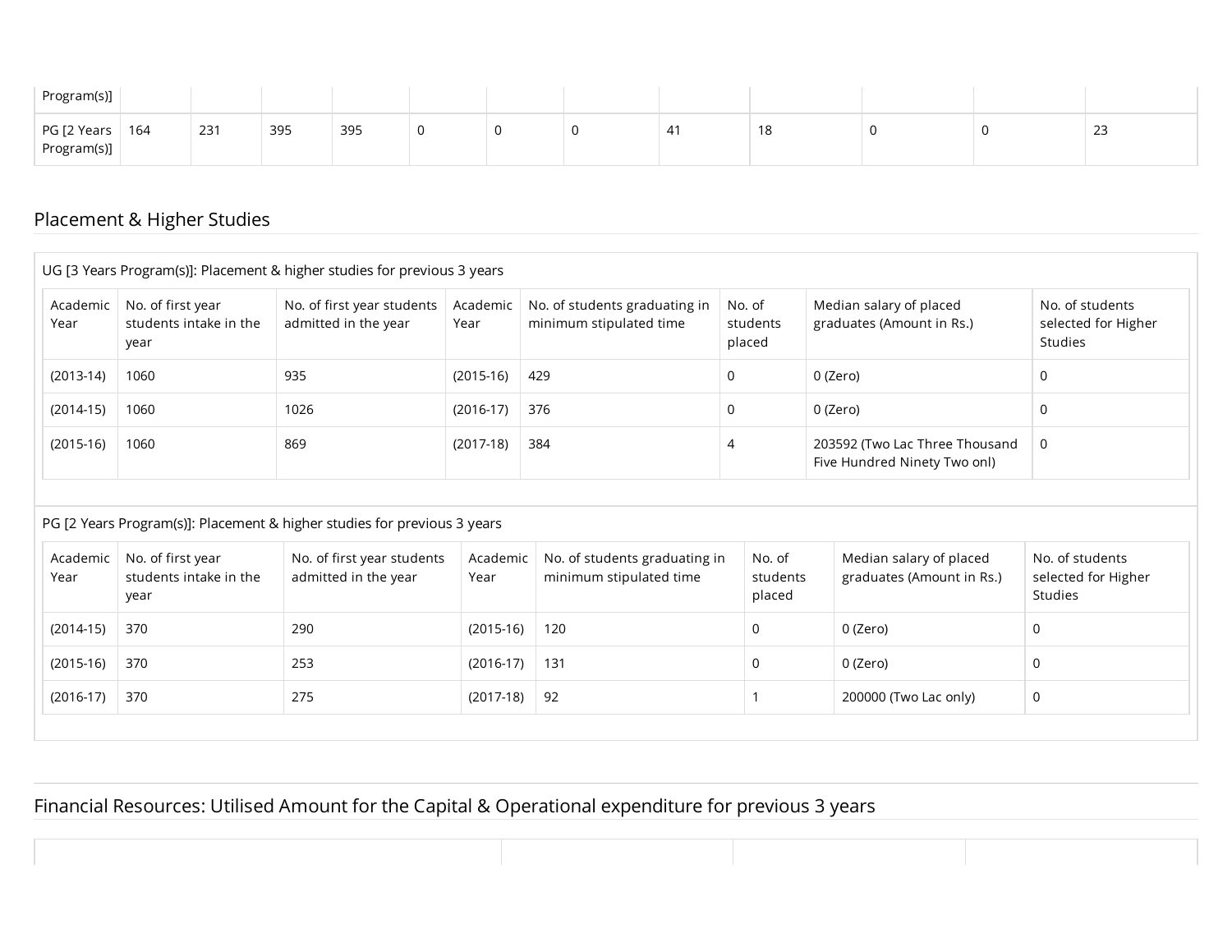| Financial Year                                                                                                                                   | 2017-18                                                                               | 2016-17                                                                             | 2015-16                                                                              |  |  |  |  |  |  |  |  |
|--------------------------------------------------------------------------------------------------------------------------------------------------|---------------------------------------------------------------------------------------|-------------------------------------------------------------------------------------|--------------------------------------------------------------------------------------|--|--|--|--|--|--|--|--|
|                                                                                                                                                  | Utilised Amount                                                                       | Utilised Amount                                                                     | Utilised Amount                                                                      |  |  |  |  |  |  |  |  |
| Annual Capital Expenditure on Academic Activities and Resources (excluding expenditure on buildings)                                             |                                                                                       |                                                                                     |                                                                                      |  |  |  |  |  |  |  |  |
| Library                                                                                                                                          | 371526 (Three Lacs Seventy One T<br>housand Five Hundred Twenty Six<br>Only)          | 412557 (Four Lac Twelve Thousand<br>Five Hundred Fifty Seven)                       | 204947 (Two Lac Four Thousand Ni<br>ne Hundred Forty Seven)                          |  |  |  |  |  |  |  |  |
| New Equipment for Laboratories                                                                                                                   | 1410592 (Fourteen Lac Ten Thousa<br>nd Five Hundred Ninety Two)                       | 403750 (Four Lax Three Thousand<br>Seven Hundred Fifty)                             | 356419 (Three Lac Fifty Six Thousa<br>nd Four Hundred nineteen)                      |  |  |  |  |  |  |  |  |
| Other expenditure on creation of Capital Assets (excluding expenditure<br>on Land and Building)                                                  | 0 (zero)                                                                              | 0 (zero)                                                                            | 0 (zero)                                                                             |  |  |  |  |  |  |  |  |
| Annual Operational Expenditure                                                                                                                   |                                                                                       |                                                                                     |                                                                                      |  |  |  |  |  |  |  |  |
| Salaries (Teaching and Non Teaching staff)                                                                                                       | 55750381 (Five Crore Fifty Seven La<br>c Fifty Thousand Three Hundred Ei<br>ghty one) | 57706254 (Five Crore Seventy Seve<br>n Lac Six Thousand Two Hundred F<br>ifty Four) | 56461255 (Five Crore Sixty Four Lac<br>Sixty One Thousand Two Hundred<br>Fifty Five) |  |  |  |  |  |  |  |  |
| Maintenance of Academic Infrastructure or consumables, other running<br>expenditures etc. (excluding maintenance of hostels and allied services) | 3000681 (Thirty Lac Six Hundred Ei<br>ghty one)                                       | 2629616 (Twenty Six lac Twenty Ni<br>ne Thousand Six Hundred Sixteen)               | 3130604 (Thirty One Lac Thirty Tho<br>usand Six Hundred Four)                        |  |  |  |  |  |  |  |  |
| Seminars/Conferences/Workshops                                                                                                                   | 20598 (Twenty Thousand Five Hun<br>dred Ninety Eighth)                                | 56726 (Fifty Six Thousand Seven H<br>undred Twenty Six)                             | 68834 (Sixty Eighth Thousand Eight<br>h Hundred Thirty Four )                        |  |  |  |  |  |  |  |  |

## PCS Facilities: Facilities of physically challenged students

| 1. Do your institution buildings have Lifts/Ramps?                                                                                                        | Yes, more than 60% of the<br>buildings |
|-----------------------------------------------------------------------------------------------------------------------------------------------------------|----------------------------------------|
| 2. Do your institution have provision for walking aids, includingwheelchairs and transportation from one building to another for handicapped<br>students? | No                                     |
| 3. Do your institution buildings have specially designed toilets for handicapped students?                                                                | Not available                          |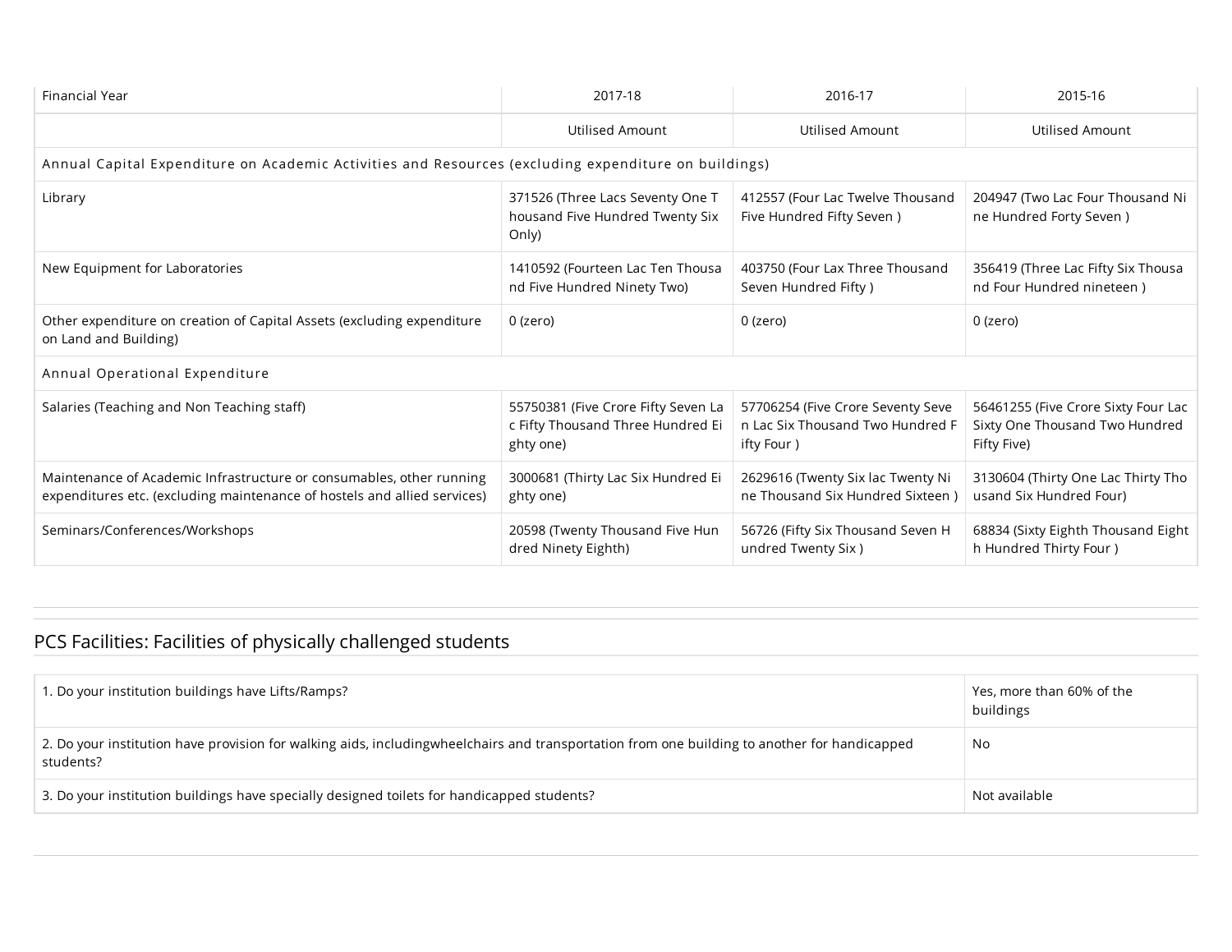### Faculty Details

| Srno            | Name                  | Age | Designation            | Gender | Qualification | Experience (In<br>Months) | Is Associated Last<br>Year | Currently working with<br>institution? | Joining<br>Date     | Leaving<br>Date          | Association<br>type |
|-----------------|-----------------------|-----|------------------------|--------|---------------|---------------------------|----------------------------|----------------------------------------|---------------------|--------------------------|---------------------|
| $\mathbf{1}$    | Dr D A<br>Surywanshi  | 61  | Other                  | Male   | Ph.D          | 336                       | Yes                        | Yes                                    | $01 - 06 -$<br>2017 | $\overline{\phantom{a}}$ | Regular             |
| $\overline{2}$  | Dr A L Chaudhari      | 53  | Professor              | Male   | Ph.D          | 360                       | Yes                        | Yes                                    | $01 - 08 -$<br>1988 | $\overline{\phantom{a}}$ | Regular             |
| 3               | DR P S LOHAR          | 53  | Professor              | Male   | Ph.D          | 360                       | Yes                        | Yes                                    | $01 - 08 -$<br>1988 | $\overline{\phantom{a}}$ | Regular             |
| 4               | DR S K BORSE          | 59  | Associate<br>Professor | Male   | Ph.D          | 396                       | Yes                        | Yes                                    | 15-07-<br>1985      | $\hspace{0.02cm}$        | Regular             |
| 5               | DR R M BAGUL          | 49  | Associate<br>Professor | Male   | Ph.D          | 288                       | Yes                        | Yes                                    | $01-09-$<br>1994    | $\hspace{0.05cm} \ldots$ | Regular             |
| 6               | DR K N<br>SONAWANE    | 46  | Assistant<br>Professor | Male   | Ph.D          | 168                       | Yes                        | Yes                                    | $16-12-$<br>2004    | $\hspace{0.02cm}$        | Regular             |
| $7\overline{ }$ | MR D P SAPKALE        | 41  | Assistant<br>Professor | Male   | <b>NET</b>    | 156                       | Yes                        | Yes                                    | $28-12-$<br>2005    | $\overline{\phantom{a}}$ | Regular             |
| 8               | MRS K S<br>KSHIRSAGAR | 37  | Other                  | Female | <b>NET</b>    | 156                       | Yes                        | Yes                                    | $28-12-$<br>2005    | $\hspace{0.05cm} \ldots$ | Regular             |
| 9               | DR B M SAPKAL         | 36  | Assistant<br>Professor | Male   | Ph.D          | 156                       | Yes                        | Yes                                    | $28-12-$<br>2005    | $\overline{\phantom{a}}$ | Regular             |
| 10              | MR A B<br>SURYWANSHI  | 43  | Assistant<br>Professor | Male   | <b>SET</b>    | 135                       | Yes                        | Yes                                    | 24-07-<br>2007      | $\hspace{0.05cm} \cdots$ | Regular             |
| 11              | MR P K LABHANE        | 40  | Assistant<br>Professor | Male   | <b>NET</b>    | 135                       | Yes                        | Yes                                    | $31 - 07 -$<br>2007 | $\overline{\phantom{a}}$ | Regular             |
| 12              | MR V P HAUSE          | 32  | Assistant<br>Professor | Male   | <b>NET</b>    | 108                       | Yes                        | Yes                                    | 18-07-<br>2009      | $\hspace{0.05cm} \cdots$ | Regular             |
|                 |                       |     |                        |        |               |                           |                            |                                        |                     |                          |                     |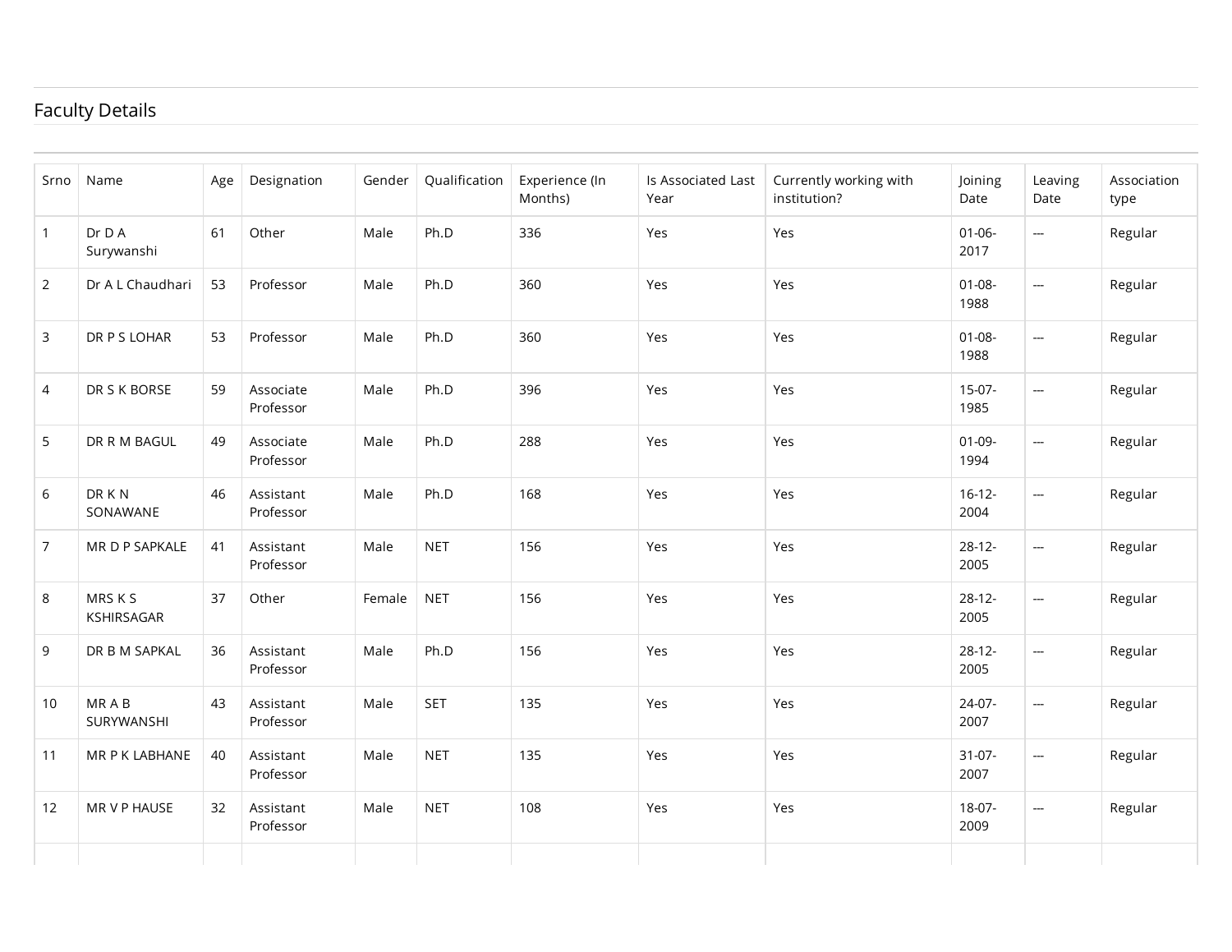| 13 | MR V R KAMBLE  | 38 | Other                  | Male   | Ph.D       | 96  | Yes | Yes | $27-07-$<br>2010    | $\overline{\phantom{a}}$ | Other   |
|----|----------------|----|------------------------|--------|------------|-----|-----|-----|---------------------|--------------------------|---------|
| 14 | DR K D GAIKWAD | 29 | Assistant<br>Professor | Male   | Ph.D       | 96  | Yes | Yes | $31 - 07 -$<br>2010 | $\hspace{0.05cm} \ldots$ | Regular |
| 15 | MR K S BHAVSAR | 38 | Assistant<br>Professor | Male   | <b>SET</b> | 96  | Yes | Yes | 03-08-<br>2010      | $\overline{\phantom{a}}$ | Regular |
| 16 | DR S R PATIL   | 40 | Assistant<br>Professor | Male   | Ph.D       | 84  | Yes | Yes | $21 - 06 -$<br>2011 | $\hspace{0.05cm} \ldots$ | Regular |
| 17 | DR P M RAOTOLE | 38 | Assistant<br>Professor | Female | Ph.D       | 84  | Yes | Yes | 22-06-<br>2011      | $\hspace{0.05cm} \ldots$ | Regular |
| 18 | MR C R DEWARE  | 36 | Assistant<br>Professor | Male   | <b>NET</b> | 84  | Yes | Yes | 28-06-<br>2011      | $\overline{\phantom{a}}$ | Regular |
| 19 | MR L B PATLE   | 33 | Assistant<br>Professor | Male   | <b>NET</b> | 84  | Yes | Yes | $30 - 06 -$<br>2011 | $\hspace{0.05cm} \ldots$ | Regular |
| 20 | MR M B HANDE   | 59 | Associate<br>Professor | Male   | M.COM      | 384 | Yes | Yes | $03-01-$<br>1986    | $\hspace{0.05cm} \ldots$ | Regular |
| 21 | DR V T PATIL   | 55 | Associate<br>Professor | Male   | Ph.D       | 360 | Yes | Yes | $01 - 09 -$<br>1988 | $\hspace{0.05cm} \ldots$ | Regular |
| 22 | MR M G PATIL   | 53 | Associate<br>Professor | Male   | M.Sc.      | 360 | Yes | Yes | $01-09-$<br>1988    | $\hspace{0.05cm} \ldots$ | Regular |
| 23 | MR N S KOLHE   | 54 | Associate<br>Professor | Male   | M.A        | 336 | Yes | Yes | $12 - 07 -$<br>1990 | $\hspace{0.05cm} \ldots$ | Regular |
| 24 | SMT M T SHINDE | 52 | Associate<br>Professor | Female | M.A        | 336 | Yes | Yes | 29-07-<br>1991      | ---                      | Regular |
| 25 | MR S K PATIL   | 59 | Associate<br>Professor | Male   | M. Phil    | 336 | Yes | Yes | 17-08-<br>1991      | $\hspace{0.05cm} \cdots$ | Regular |
| 26 | MR M L BHUSARE | 35 | Assistant<br>Professor | Male   | <b>SET</b> | 84  | Yes | Yes | $04-07-$<br>2011    | $\hspace{0.05cm} \ldots$ | Regular |
| 27 | DR V R HUSE    | 37 | Assistant<br>Professor | Male   | Ph.D       | 60  | Yes | Yes | 30-04-<br>2013      | ---                      | Regular |